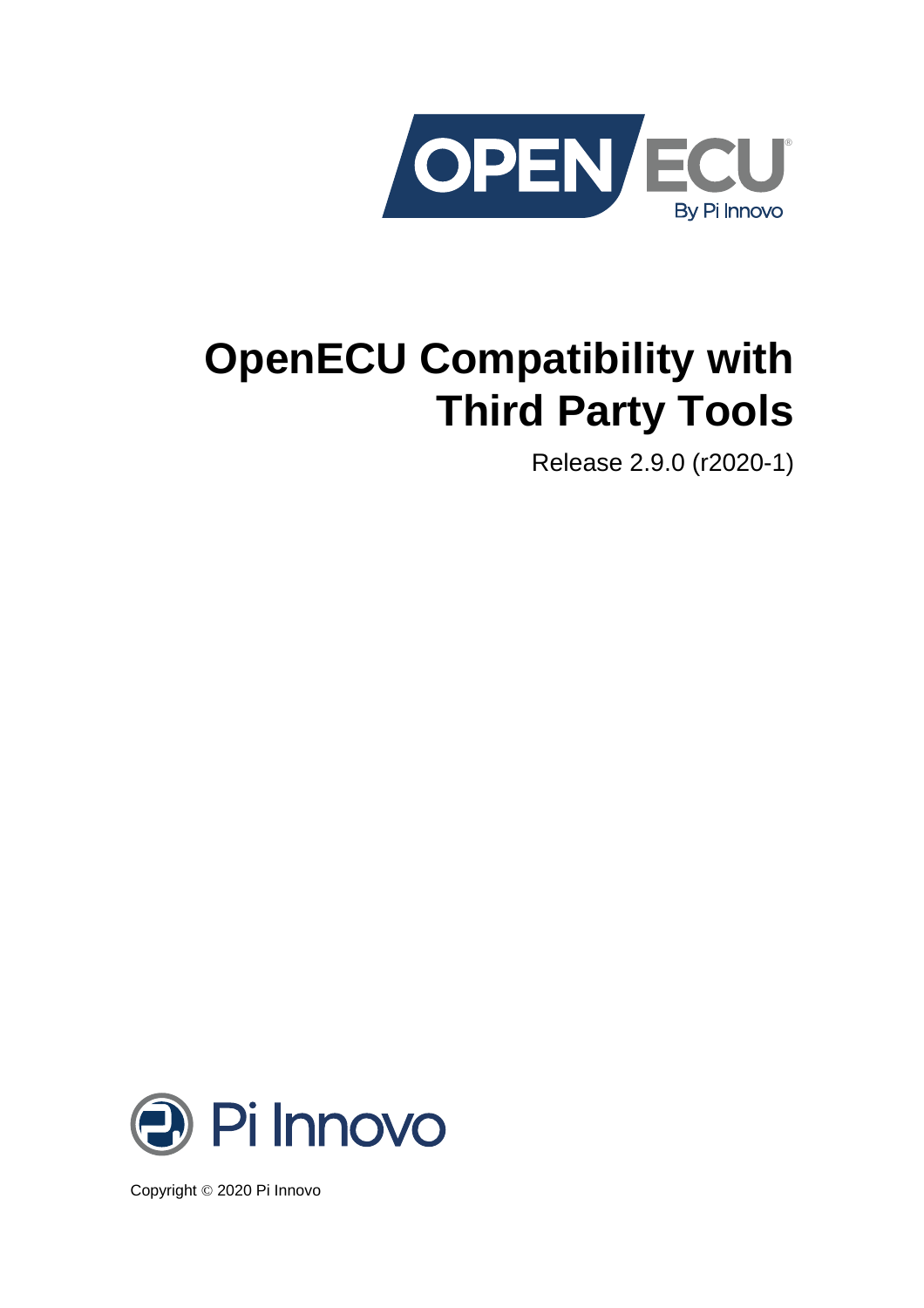#### **Table of Contents**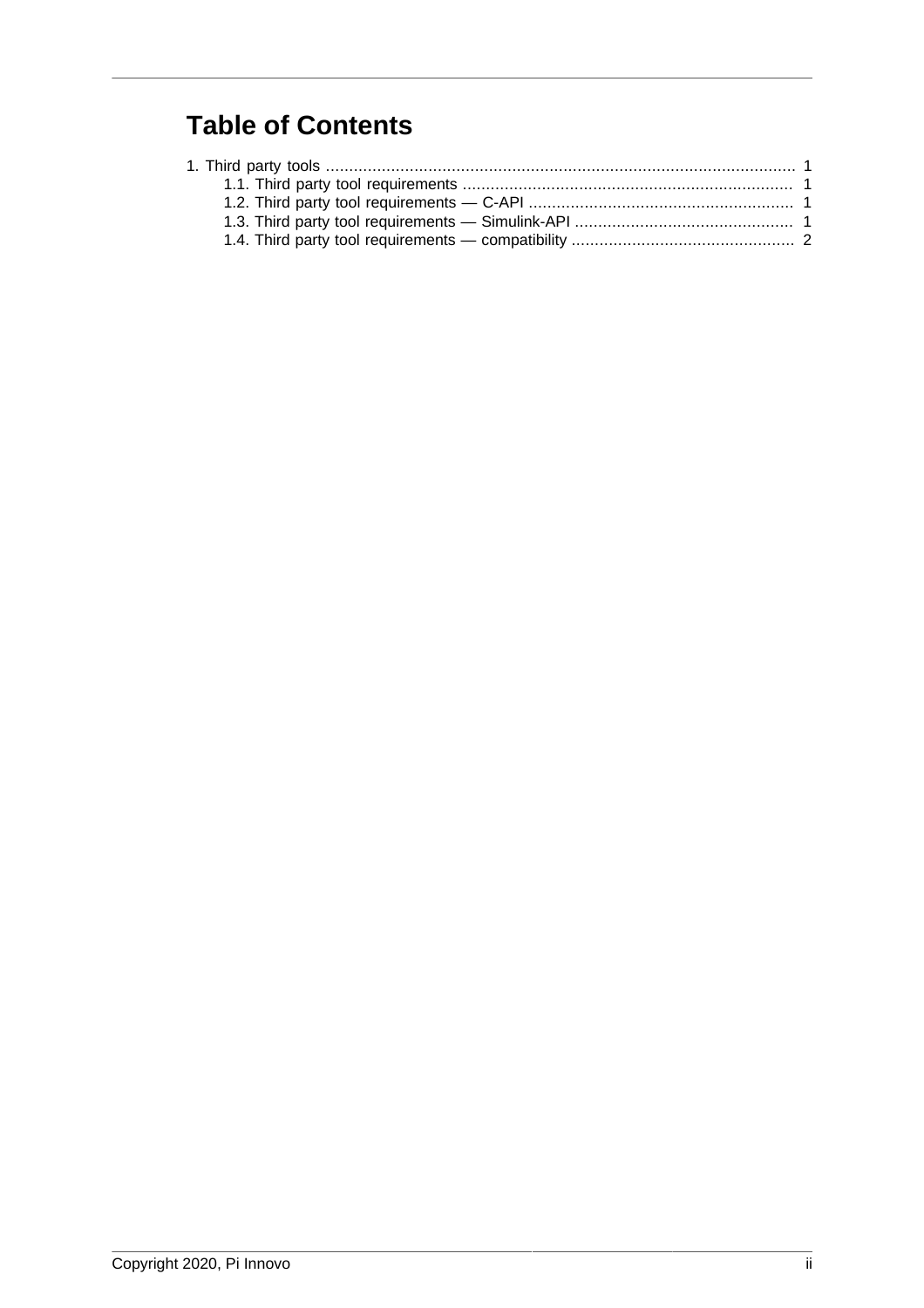## <span id="page-2-0"></span>**Chapter 1. Third party tools**

#### <span id="page-2-1"></span>**1.1. Third party tool requirements**

OpenECU developer software has been tested to work with Windows 10. OpenECU is compatible with Windows 7 SP1 (32-bit and 64-bit) and Windows XP SP3, but support for these operating systems is deprecated. OpenECU is not compatible with Windows Vista or Windows 8.

#### <span id="page-2-2"></span>**1.2. Third party tool requirements — C-API**

For C based development, OpenECU requires (at a minimum) one of the following compiler tools:

- Wind River Diab compiler
- GCC Compiler

#### **Note**

GCC is an optional component in the OpenECU installation (installed by default). Additionally, GCC support is currently in a beta stage. As such, there a number of known limitations for compiling an OpenECU application with GCC. Please see the "Integration notes for third party tools" of the "Release notes" for a list of known issues building with GCC for further details.

To program and calibrate an OpenECU with an application, OpenECU integrates with the following calibration tools. Only one calibration tool is required:

- PiSnoop
- ATI VISION
- ETAS INCA
- Vector CANape

### <span id="page-2-3"></span>**1.3. Third party tool requirements — Simulink-API**

For Simulink model based development, OpenECU requires (at a minimum) the following MathWorks tools:

- MATLAB (base product)
- Simulink (to develop the models)
- Simulink Coder (to generate C code from the models)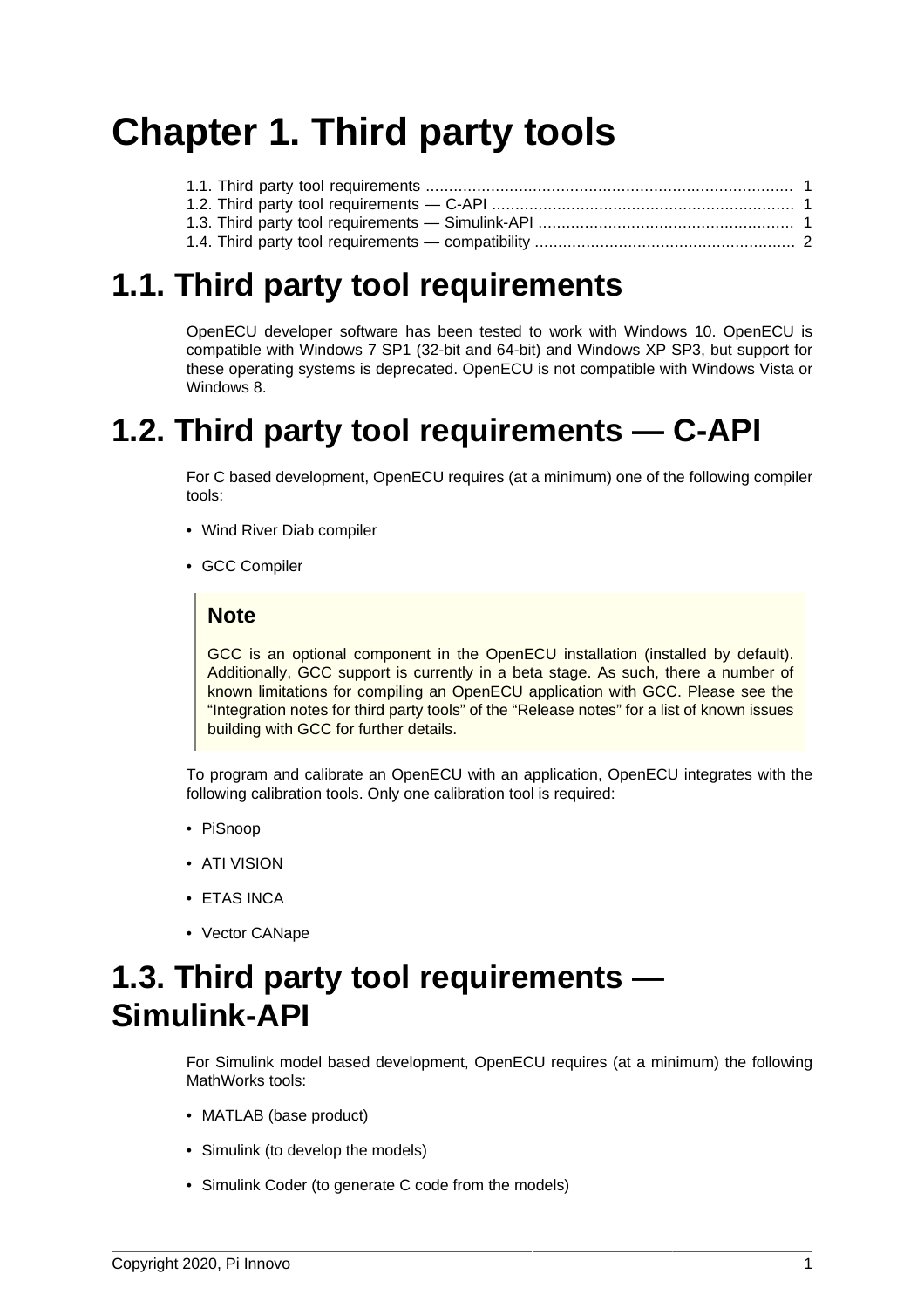• MATLAB Coder (Simulink Coder depends on this)

In addition, if you need to add state diagrams to the model, then you will also need:

• Stateflow (to develop state flow diagrams inside your model) Simulink Coder generates C code from the state flow diagrams inside your model.

Simulink Coder generates C code which does not lend itself to efficient repeatable testing. When creating a production version of your product, you may need better control of the structure of the C code generated from the model to reduce the cost of testing the C code against any industry standards. Under these circumstances you will also need:

• Embedded Coder (to generate C code from the models)

To compile the generated C code (from either Simulink Coder or Embedded Coder), you will need one of the following compilers:

- Wind River Diab compiler
- GCC compiler (free compiler but with known issues)

To program and calibrate an OpenECU with an application, OpenECU integrates with the following calibration tools. Only one calibration tool is required:

- PiSnoop
- ATI VISION
- ETAS INCA
- Vector CANape

### <span id="page-3-0"></span>**1.4. Third party tool requirements compatibility**

In summary, the following third party tools are compatible with this version of OpenECU:

| Table 1.1. Third party tool compatibility |  |  |  |  |  |  |  |
|-------------------------------------------|--|--|--|--|--|--|--|
|-------------------------------------------|--|--|--|--|--|--|--|

| <b>Third party tool</b>                    | <b>Compatible versions</b>                                                                                         |  |  |
|--------------------------------------------|--------------------------------------------------------------------------------------------------------------------|--|--|
| <b>Operating systems</b>                   |                                                                                                                    |  |  |
| Microsoft Windows <sup>a</sup>             | Win10 (64-bit)<br>Win7 SP1 (32-bit) (deprecated)<br>Win7 SP1 (64-bit) (deprecated)<br>XP SP3 (32-bit) (deprecated) |  |  |
| <b>Modelling and code generation tools</b> |                                                                                                                    |  |  |
| MathWorks MATLAB                           | R2015a, R2015b (32-bit)                                                                                            |  |  |
| <b>MathWorks Simulink</b>                  | R2015a, R2015b, R2016a, R2016b, R2017a, R2017b, R2018a,<br>R2018b, R2019a, R2019b, R2020a (64-bit)                 |  |  |
| MathWorks MATLAB Coder                     |                                                                                                                    |  |  |
| MathWorks Simulink Coder <sup>b</sup>      |                                                                                                                    |  |  |
| MathWorks Embedded Coder                   |                                                                                                                    |  |  |
| Compiler tools <sup>c</sup>                |                                                                                                                    |  |  |
| Wind River Diab C compiler                 | v5.5.1.0, v5.8.0.0, v5.9.0.0 for M110, M220, M221, M250, M460<br>and M461 targets                                  |  |  |